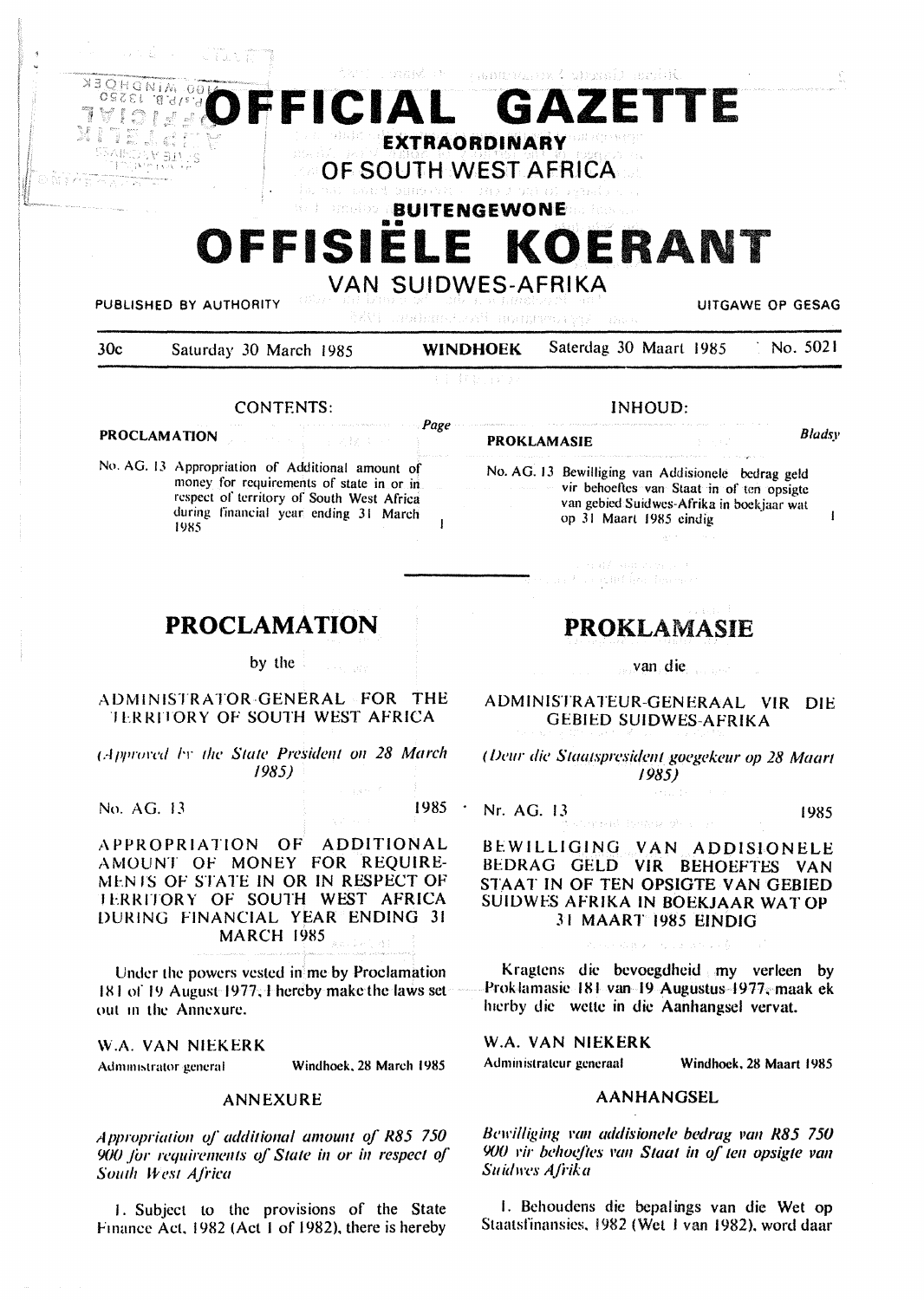appropriated for the requirements of the State in or in respect of the territory of South West Africa during the financial year ending 31 March 1985, as a charge to the Central Revenue Fund, the additional amounts of money shown in column 1 of the Schedule. 

2. This Proclamation shall be called the Additional Appropriation Proclamation, 1985.

.<br>A tarkey kyri i se od 19. stoletih ta stoletih svoje v skoleti i v namno velikovi se v razvedila stoletih svoj

OWNER HE PROVIDE

 $\label{eq:2.1} \mathcal{H}^{(1)}(\mathcal{H}^{(2)}(\mathcal{A}^{(2)}(\mathcal{A}^{(2)}(\mathcal{A}^{(2)}(\mathcal{A}^{(2)}(\mathcal{A}^{(2)}(\mathcal{A}^{(2)}(\mathcal{A}^{(2)}(\mathcal{A}^{(2)}(\mathcal{A}^{(2)}(\mathcal{A}^{(2)}(\mathcal{A}^{(2)}(\mathcal{A}^{(2)}(\mathcal{A}^{(2)}(\mathcal{A}^{(2)}(\mathcal{A}^{(2)}(\mathcal{A}^{(2)}(\mathcal{A}^{(2)}(\mathcal{A}^{(2)}(\mathcal{A}^{(2)}(\$ 

### **SCHEDULE**

**RHOBOTHIN** 

| 955.38                                                     |             | (1999) 在法院 (1998) 医鼓风<br>VOTE:                                                 | <b>COLUMN 1</b>                       | 医心脏病 医单位<br><b>COLUMN 2</b>                              |
|------------------------------------------------------------|-------------|--------------------------------------------------------------------------------|---------------------------------------|----------------------------------------------------------|
|                                                            | No.         | Title services to the department                                               | $\alpha = 1, \alpha = 1, \alpha$<br>R | R                                                        |
|                                                            |             | Get July Governmental Affairs<br>ストルー アーカード しょうが<br>Including -                | 10 000                                |                                                          |
|                                                            |             | <b>Constitutional Affairs:</b><br>External and Internal Relations              |                                       | 10 000                                                   |
|                                                            | 2           | Finance<br>Civic Affairs and Manpower                                          | 5 3 8 4 2 0 0<br>5 302 200            | 3.8% (1) (1985)                                          |
|                                                            | 4           | National Education                                                             | 709 100                               |                                                          |
| 医肠突出                                                       |             | 视频器特别者 不可分解的 电电阻器<br>Agriculture and Nature Conservation                       | 599 200<br>94<br>100                  | and the project<br>$\mathcal{N} \rightarrow \mathcal{N}$ |
| a portales.                                                | $8^{\circ}$ | National Health and Welfare                                                    | 69 300                                |                                                          |
|                                                            | 9           | Water Affairs                                                                  | 2 500 000                             |                                                          |
| Ŵ.                                                         | 10          | Central Personnel Institution                                                  | 340 800                               |                                                          |
| $\{\gamma_{\rm s},\gamma_{\rm d},\gamma_{\rm s}\}$<br>そんせい |             | Posts and Telecommunications<br>电子电压 经公司 医上皮 计语言系统                             | 446 000                               | Contractor Contractor<br>的复数 医脑下垂                        |
| a da 13 s                                                  |             | Defence With M.M. C. Bernstein                                                 | 54 000 000                            | つい アクリモード                                                |
|                                                            | 15.         | 40 年光绪 田川河北、新聞 30 米属(NRA) 81 (31) 81<br>Auditor general management communities | Contractor of the<br>126 000          | 医牙根 化乙基苯甲基 医心包<br>(1994年) 2010年4月 1日                     |
|                                                            | 16          | Assistance to Authorities                                                      | 16 264 000                            | 5号 医元二寸光。                                                |
| in Kastal Car                                              |             | <b>TOTAL</b> Surveyor and the search<br>State (s)                              | 85 750 900                            | and a strategic control.<br>$1 - 1 - 6$                  |

## (大学)特异性())

Short title

parage to go thousand the service of the

※選出時収録 ステリートの

and the state of the second state of the state of the state of the second the second state of the second state of the second state of the second state of the second state of the second state of the second state of the seco

## E RESPAIR AR

 $\label{eq:2.1} \begin{split} &\frac{1}{2}\sum_{i=1}^{2}\frac{1}{2}\sum_{j=1}^{2}\sum_{j=1}^{2}\frac{1}{2} \left(\frac{1}{2}\sum_{j=1}^{2}\sum_{j=1}^{2}\sum_{j=1}^{2}\sum_{j=1}^{2}\sum_{j=1}^{2}\sum_{j=1}^{2}\sum_{j=1}^{2}\sum_{j=1}^{2}\sum_{j=1}^{2}\sum_{j=1}^{2}\sum_{j=1}^{2}\sum_{j=1}^{2}\sum_{j=1}^{2}\sum_{j=1}^{2}\sum_{j=1}^{2}\sum_{j=1}^{2}\sum_{j=1}$ 

go 1980 to the second to make the most